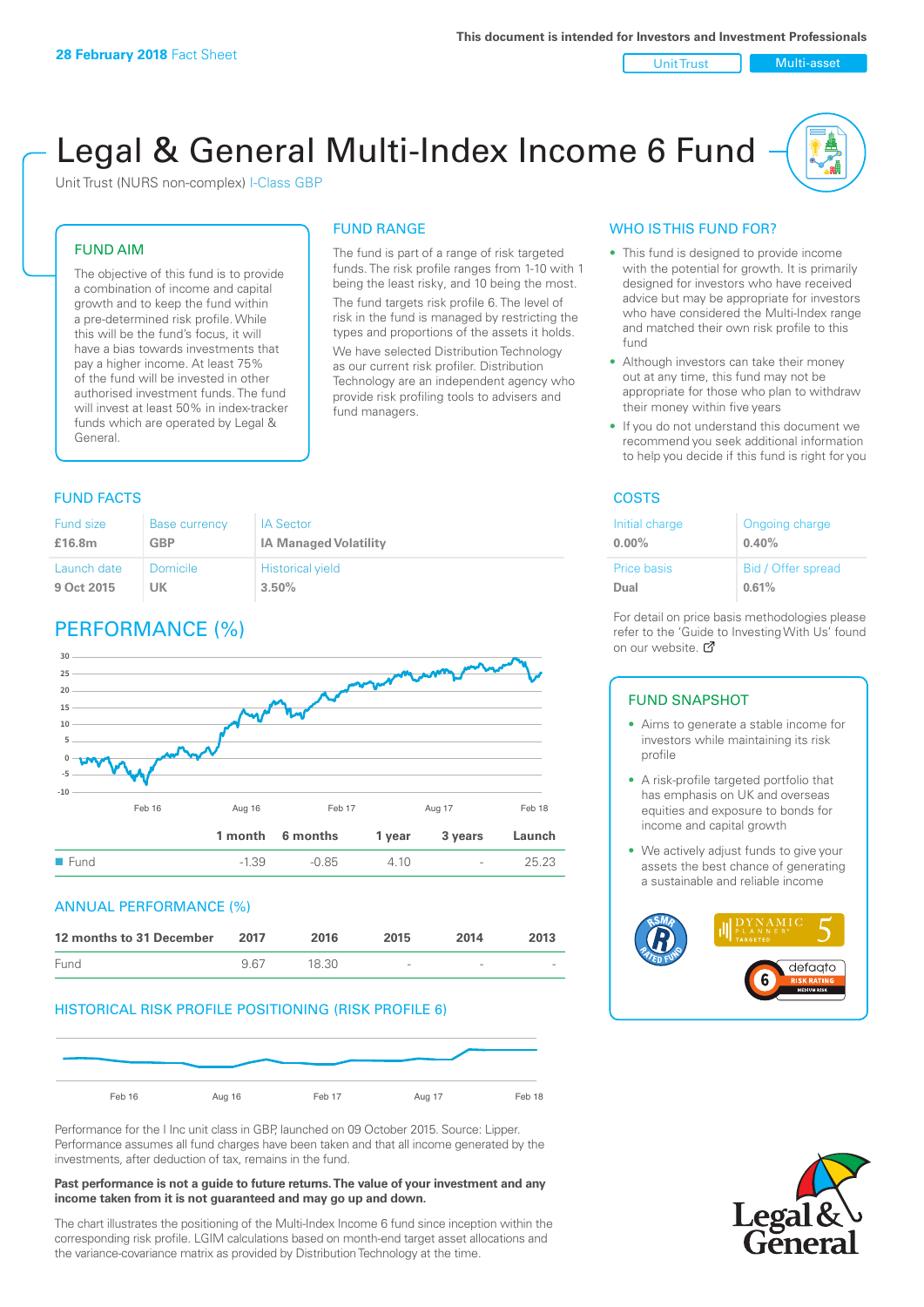# Legal & General Multi-Index Income 6 Fund

Unit Trust (NURS non-complex) I-Class GBP

## PORTFOLIO BREAKDOWN

All data source LGIM unless otherwise stated. Totals may not sum due to rounding.





#### FUND MANAGERS

The fund managers have responsibility for managing the multi-index fund range. They are part of the Multi-Asset Funds (MAF) team in LGIM. This team focuses on designing and managing multi-asset funds that are tailored to match the specific objectives of various client types. The team sits within a wider Asset Allocation team which combines both depth of experience with a broad range of expertise from different fields, including fund management, investment consulting and risk management roles.

# TOP 10 HOLDINGS (%)

| <b>L&amp;G UK Index Trust</b>                                    | 9.6 |
|------------------------------------------------------------------|-----|
| L&G Emerging Markets Government Bond (Local Currency) Index Fund | 8.1 |
| L&G Emerging Markets Government Bond (US\$) Index Fund           | 7.4 |
| iShares UK Dividend UCITS ETF                                    | 7.2 |
| L&G US Index Trust                                               | 7.2 |
| <b>L&amp;G Pacific Index Trust</b>                               | 6.5 |
| L&G High Income Trust                                            | 6.4 |
| L&G European Index Trust                                         | 5.9 |
| <b>LGIM Global Corporate Bond Fund</b>                           | 5.0 |
| <b>LGIM Sterling Liquidity Fund Class 1</b>                      | 4.7 |